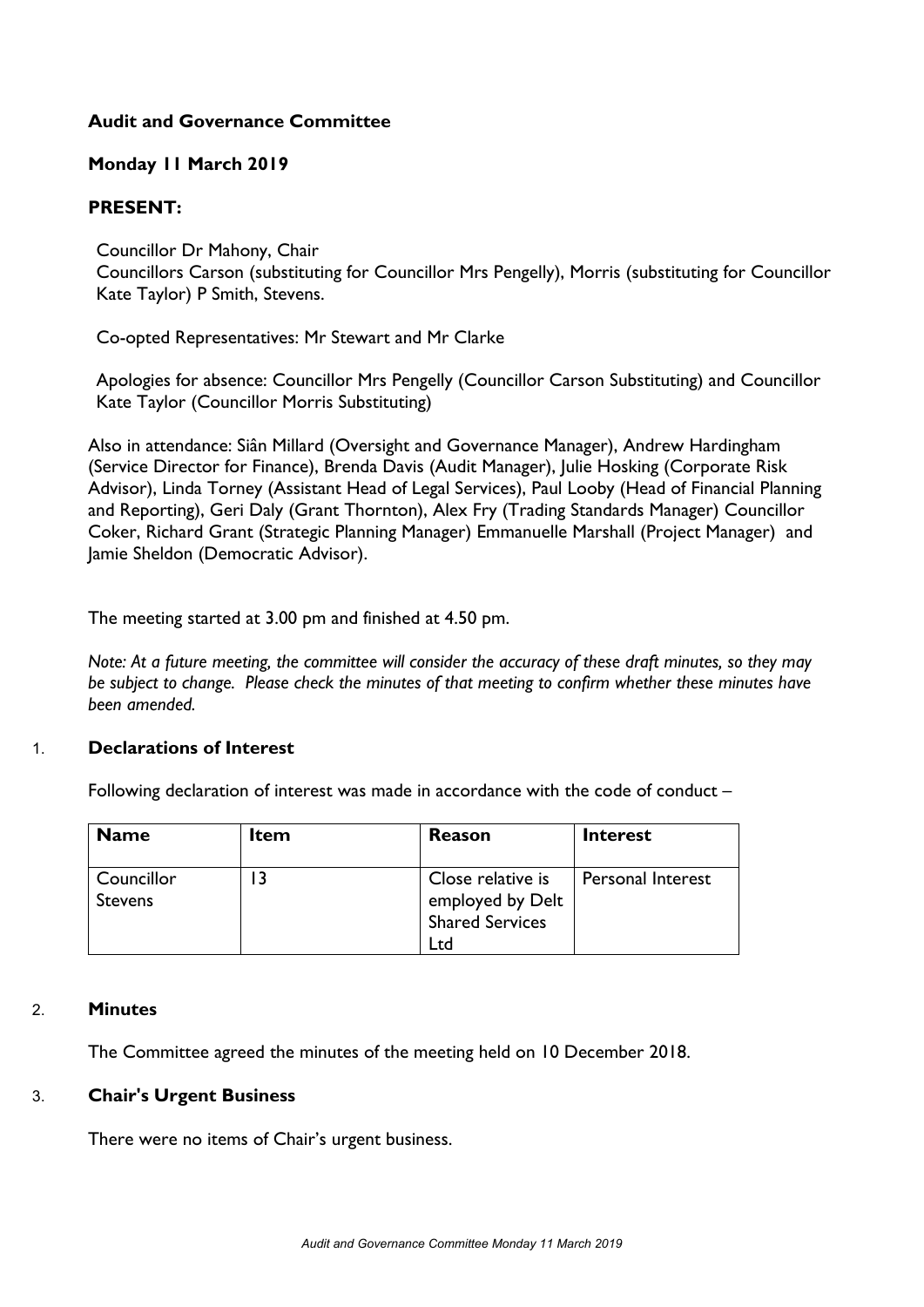## 4. **Treasury Management Practices, Principles and Schedules 2019/20**

Paul Looby (Head of Financial Planning and Reporting) presented the Treasury Management Practices, Principles and Schedules 2019/20 report to the Committee –

(a) the current volatility and uncertainty within the global financial markets has had a substantial effect on Treasury Management activities. The risk to the Council's investments and loans would be constantly monitored and acted upon in accordance with the principles and procedures set out in the Council's Treasury Management Practices, Principles and Schedules.

Members raised a questions on –

(b) why do the council not record broker conversations?

The Audit and Governance Committee approved the Treasury Management Practices, Principles and Schedules for 2018/19 as set out in this report to ensure compliance with the CIPFA Code of Practice for Treasury Management.

[Would be forwarded onto Full Council for consideration in September as per the Constitution]

### 5. **Strategic Risk and Opportunity Register – Risk Monitoring Report**

Julie Hosking (Corporate Risk Advisor) presented the Strategic Risk and Opportunity Register – Risk Monitoring Report to the committee -

The report provided a summary of the latest formal monitoring exercise completed for the Strategic Risk and Opportunity Register for the period September 2018 to February 2019. Appendix A to the report provided the revised Strategic Risk and Opportunity Register showing the current status of each risk and the movement in risk score compared with the previous monitoring period. Overall, as a result of the review, the total number of risks now reported on the Register had increased from 14 to 16.

The Audit and Governance Committee noted the report.

# 6. **Internal Audit Charter & Strategy 2019/20**

Brenda Davis (Audit Manager) presented the Internal Audit Charter & Strategy 2019/20 to the Committee -

(a) the only minor amendments from the Charter and Strategy documents approved by the Audit Committee in March 2018 was to update the titles in both documents to read Audit and Governance Committee and Service Director for Finance and Section 6 – Resources and Skills in the Audit Strategy had been updated following the transfer of the Counter Fraud Team to Devon Audit Partnership.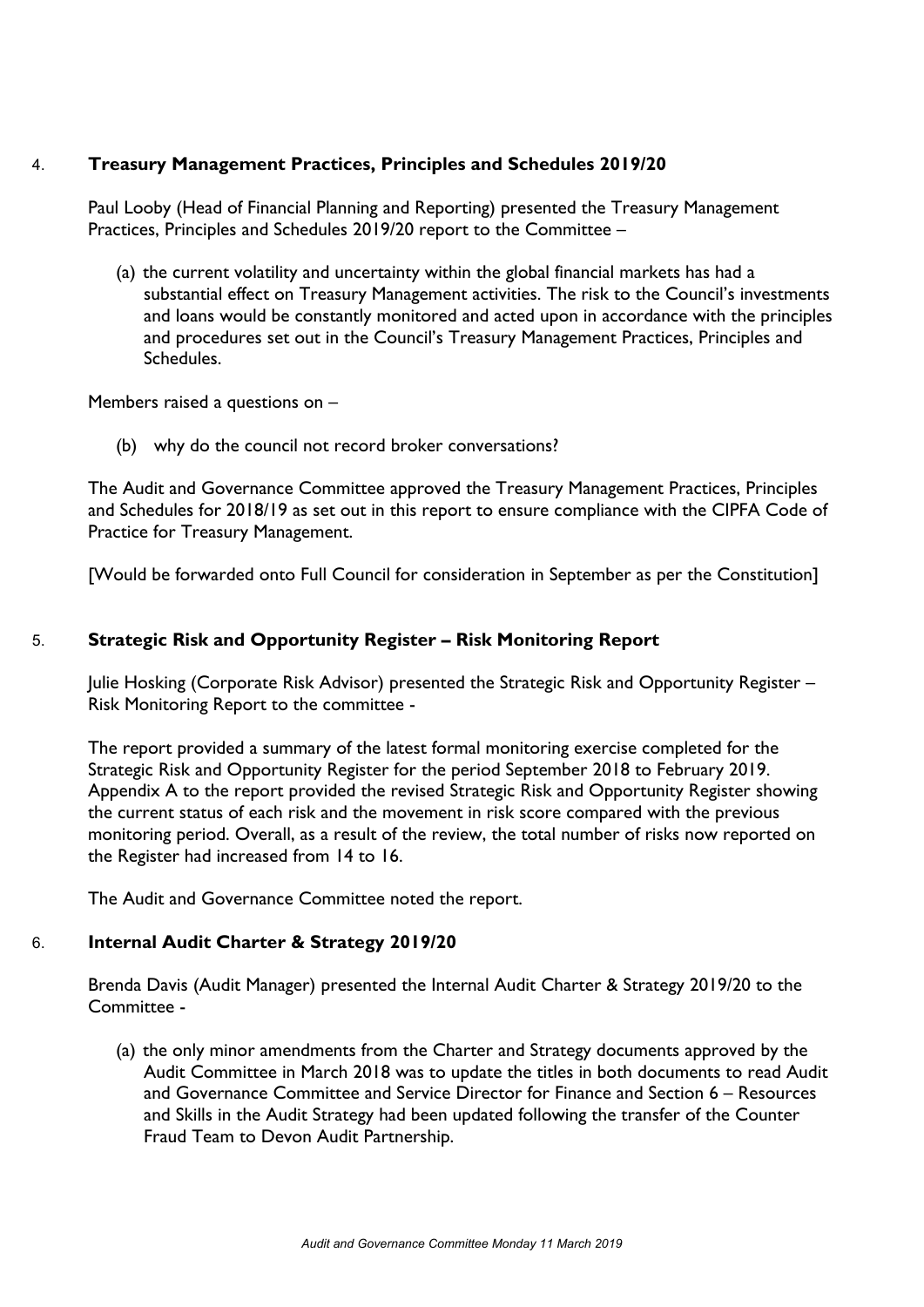- (b) one of the requirements of the Public Sector Internal Audit Standards (PSIAS) was that the purpose, authority and responsibility of the internal audit activity are formally defined in an internal audit charter and strategy, consistent with the Definition of Internal Auditing, the Code of Ethics and the Standards.
- (c) the Audit Strategy was a high-level statement of how the internal audit service would be delivered and developed in accordance with the Charter and how it linked to the organisational objectives and priorities. It would communicate the contribution that Internal Audit makes to the organisation and would include:

Internal audit objectives and outcomes;

- (d) how the Head of Devon Audit Partnership would form and evidence his opinion on the governance, risk and control framework to support the Annual Governance Statement;
- (e) how Internal Audit's work would identify and address significant local and national issues and risks;
- (f) how the service would be provided, and the resources and skills required to deliver the Strategy;

The Audit and Governance Committee agreed the Internal Audit Charter & Strategy for the year 2019/20.

# 7. **Internal Audit Plan 2019/20**

Brenda Davis (Audit Manager) presented the Internal Audit Plan 2019/20 to the committee -

- (a) standards for Internal Audit in local government were set out in the Public Sector Internal Audit Standards (PSIAS). The PSIAS confirmed that the Council should periodically prepare a risk-based plan of Internal Audit activity that is designed to support an annual opinion on the effectiveness of the systems of governance, risk management and internal control and is informed by the audit strategy, consultation with stakeholders and a dynamic assessment of risks;
- (b) the PSIAS stated that 'the chief audit executive' must communicate the internal audit activity's plans and resource requirements to senior management and the board (Audit & Governance Committee) for review and approval.

The Audit and Governance Committee approved the Internal Audit Plan 2019/20.

#### 8. **External Audit Plan 2018 - 19**

Geri Daly (Grant Thornton) presented the External Audit Plan 2018 – 19 to the Committee -

(a) the Committee was asked to consider the Audit Plan and the Progress Report from the external auditors. This was to ensure that the Audit Committee are aware of the external audit scope and objectives, overall audit strategy, key audit risks and the proposed audit fees for 2018/19;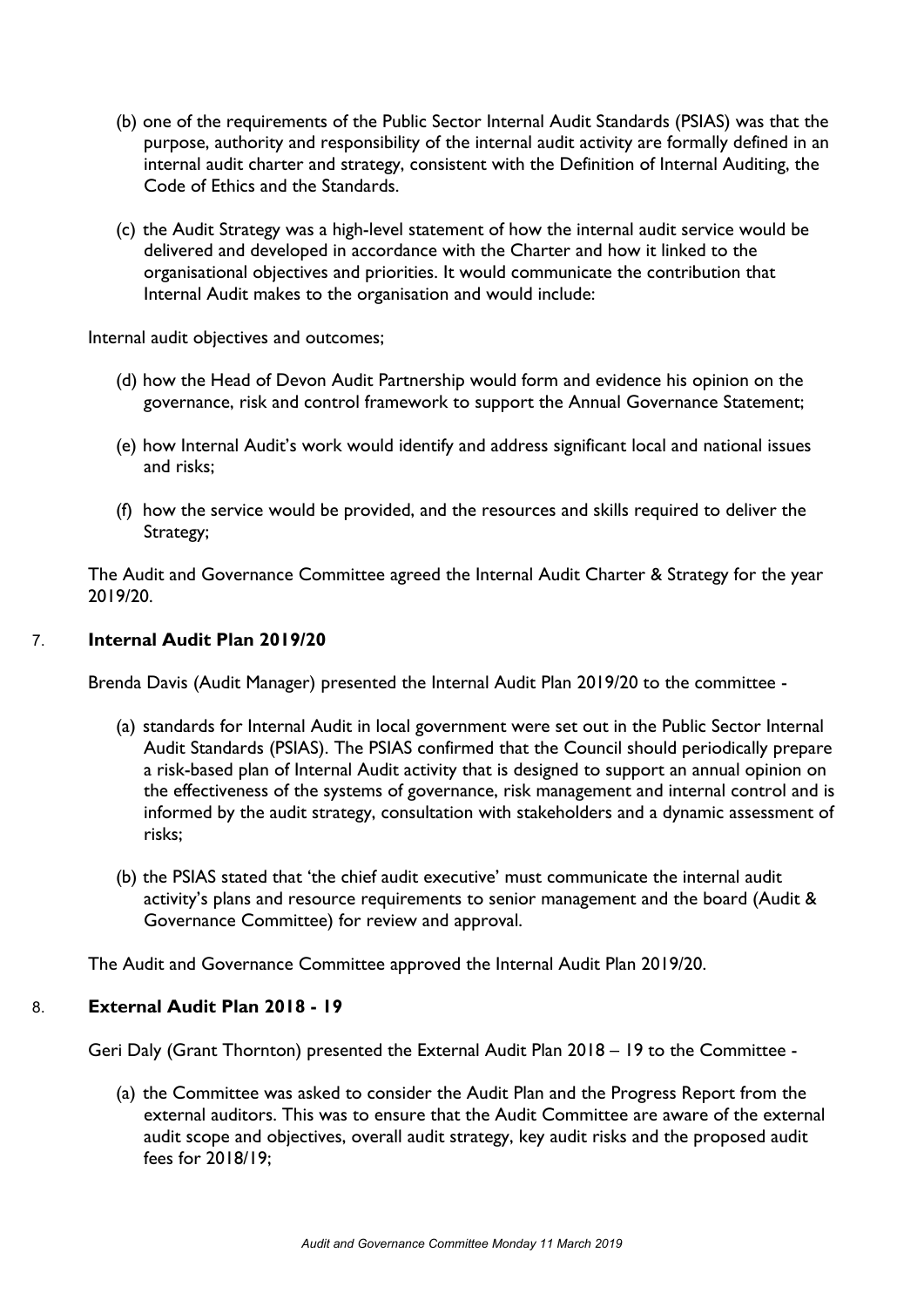(b) this report formed part of the independent external audit review process. The Audit Committee's role required it to receive regular reports from the external auditors on the progress of their work at PCC. Members were also asked to discuss the Audit Plan to identify whether there were any other matters that they wish to be considered as part of the audit.

The Audit and Governance Committee noted the contents of the Letter to Management and the deadline for a coordinated response from the Chair of the Audit and Governance Committee and management which was to be provided by the 30<sup>th</sup> April 2019.

# 9. **Final Internal Audit Report: Plymouth Integrated Commissioning Fund – Section 75 Framework Agreement and Financial Framework High Level Review**

Andrew Hardingham (Service Director for Finance) presented the Final Internal Audit Report: Plymouth Integrated Commissioning Fund – Section 75 Framework Agreement and Financial Framework High Level Review to the Committee -

- (a) in accordance with the 2018/19 Aligned Audit and Assurance Plan of NEW Devon Clinical Commissioning Group ('the CCG'), as approved by the CCG Audit Committee in Common, a high level review of the CCG's Plymouth Integrated Commissioning Fund arrangements had been undertaken;
- (b) although this work was commissioned by the CCG and undertaken by Audit South West, the recommendations and conclusions give assurance to both organisations (CCG and Plymouth City Council);
- (c) the objective of this review was to assess the current s75 Agreement and the supporting Financial Framework to ensure that the documents had been fully completed, are up to date and had been approved and signed as required;
- (d) the overall conclusion of Audit South West was that the governance arrangements in place surrounding the s75 Agreement and the Financial Framework are clearly defined in the corresponding documents and are appropriately structured.

The Audit and Governance Committee noted the report.

### 10. **Integrated Commissioning Finance and Assurance Review Group Annual Report 2017/18**

Andrew Hardingham (Service Director for Finance) presented the Integrated Commissioning Finance and Assurance Review Group Annual Report 2017/18 to the Committee -

(a) under the terms of reference for the Integrated Commissioning Finance and Assurance Review Group (FARG), the Chair will prepare an Annual Report and an Effectiveness Review on the activities of the FARG to be completed each year. This report detailed the work undertaken during the financial year, the successes and risks plus a look into the coming year to highlight key tasks.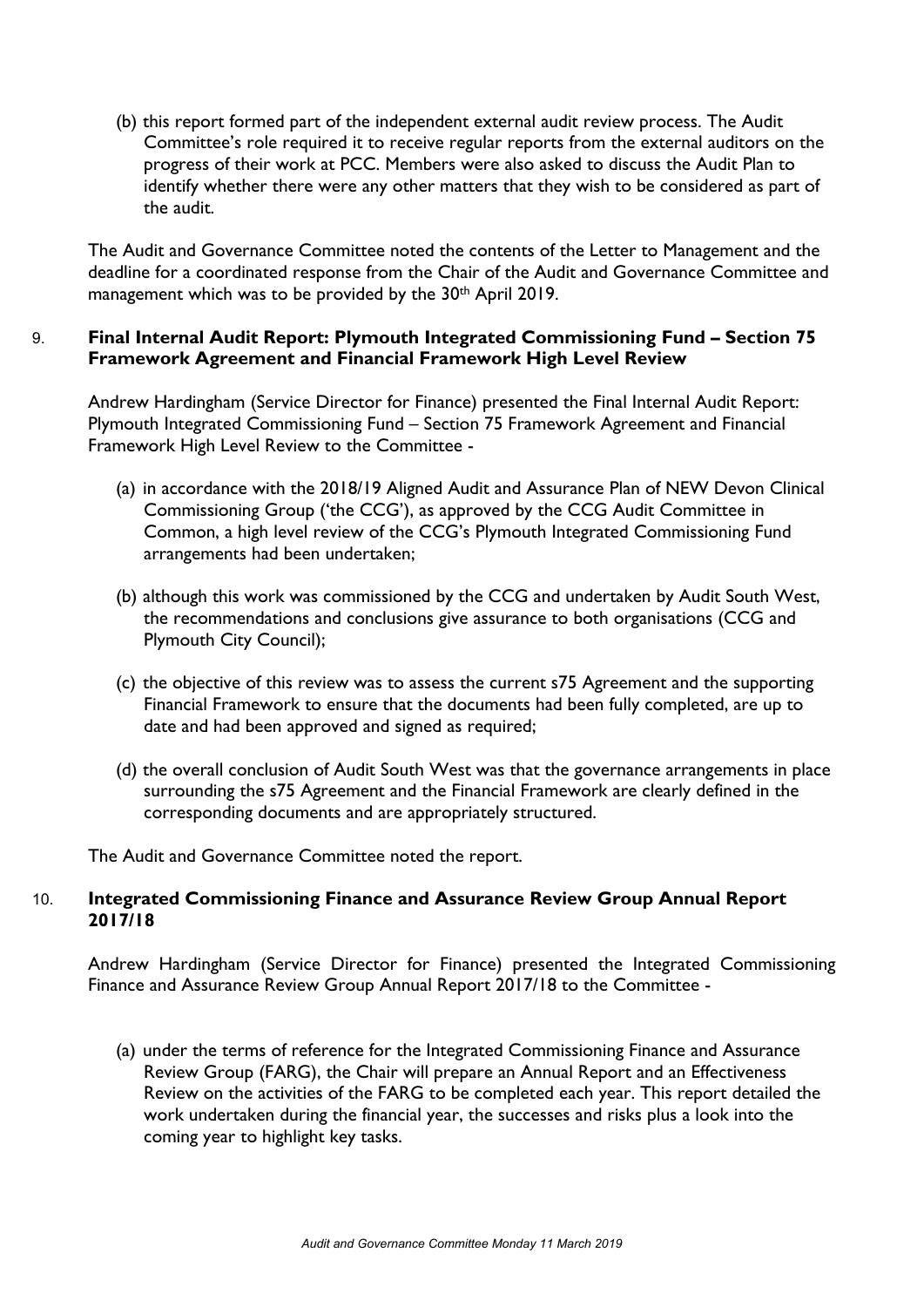(b) this formal report was presented to FARG for approval and onward distribution to Plymouth City Council's Audit and Governance Committee and the CCG Western Locality Board.

The Audit and Governance Committee noted the report

## 11. **Surveillance, Covert Activities and the Regulation of Investigatory Powers Act 2000 (RIPA)**

Alex Fry (Trading Standards Manager) presented the Surveillance, Covert Activities and the Regulation of Investigatory Powers Act 2000 (RIPA) report to the Committee -

- (a) surveillance was a tool that may be required for the Council to fulfil its obligations to investigate crime, prevent disorder, recover debt, protect the public and establish the facts about situations for which the Council had responsibility;
- (b) staff may consider that it was appropriate to undertake covert activities that result in the subject of enquires being unaware that their actions are being monitored, or enquires are being undertaken without their knowledge;
- (c) covert activities compromise an individual's 'right to privacy', so the use of a covert activity must be lawful, necessary and proportionate in order to comply with the Human Rights Act. Examples of the Council's use of covert surveillance were listed in Appendix A;
- (d) the report informed Members about the steps being taken to ensure that the Council is compliant in respect of covert activities.

The Audit and Governance Committee approved the report.

### 12. **Governance Arrangements for the Delivery of the Plymouth and South West Devon Joint Local Plan**

Richard Grant (Strategic Planning Manager) presented the Governance Arrangements for the Delivery of the Plymouth and South West Devon Joint Local Plan report to the Committee -

- (a) the report was to gain approval of the governance arrangements for the delivery of the Plymouth and South West Devon Joint Local Plan, as set out in the accompanying Paper "Plymouth and South West Devon Joint Local Plan – Delivery and Governance", and in particular the establishment of a member led Joint Local Plan Partnership Board;
- (b) the Plymouth and South West Devon Joint Local Plan had been prepared in collaboration with South Devon Joint Local Plan and had been prepared in collaboration with South Hams District Council and West Devon Borough Council. It was nearing the end of the Examination in Public of the plan, undertaken by the Planning Inspectorate on behalf of the Secretary of State, and was hoped that the plan would be adopted in Spring 2019;
- (c) collaboration with South Hams District Council and West Devon Borough Council on production of the plan had taken place through the terms of a Collaboration Agreement, which was agreed at the same time as the decision to collaborate on the JLP was taken, and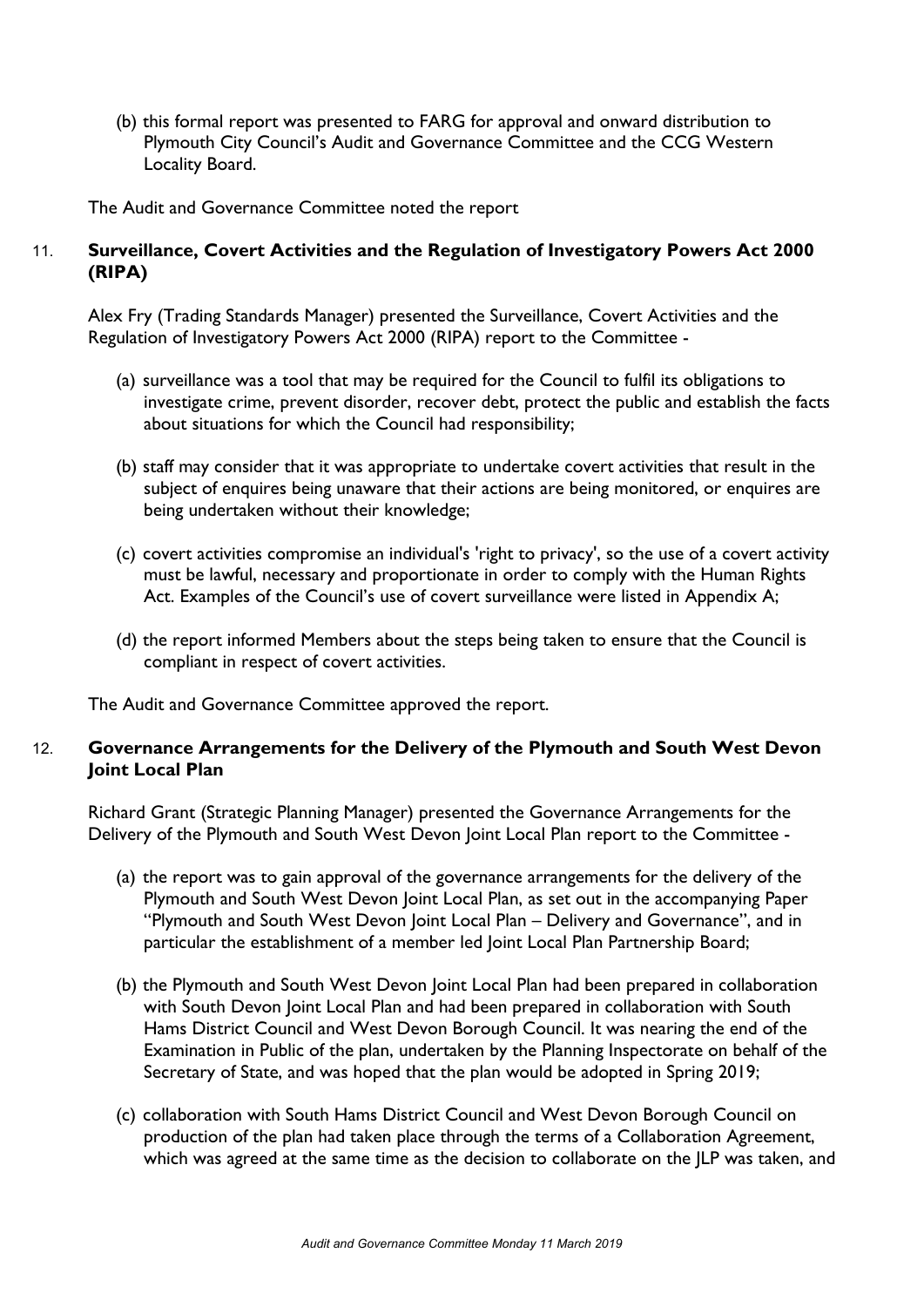had been overseen by the Plymouth and South West Devon Joint Local Plan Joint Member Steering Group;

- (d) inspectors raised questions about how the Councils would ensure delivery of the JLP through ongoing collaboration and joint working. The Councils therefore produced a Governance Topic Paper, which was agreed by the Steering Group, which was submitted to the Inspectors during the Examination;
- (e) the JLP was nearing adoption, it was necessary to ensure that the updated governance arrangements are formally endorsed by the JLP Councils, in order that the Councils can immediately and efficiently proceed to deliver the plan along the lines presented to the Inspectors.

The Audit and Governance Committee approved the establishment of a Joint Local Plan Partnership Board in accordance with the Joint Local Plan governance arrangements set out in the Plymouth and South West Devon Joint Local Plan – Delivery and Governance Paper.

# 13. **Systems Outage Lessons Learned**

Andrew Hardingham (Service Director for Finance) presented the System Outage Lessons Learned report to the Committee –

- (a) the power fault at Windsor House was repaired on Thursday 24 January 2019. Prior to the repair all PCC core services had been switched over to the second site (STEM) to mitigate the risk of a power loss in Windsor House impacting services. As STEM had been running perfectly well with sufficient spare capacity, a decision was made to leave core services running at STEM over the weekend (26 and 27 Jan 2019) to ensure there were no further issues with the repaired power fault at Windsor House. Given the poor weather that was forecast over that weekend, as part of the Delt lessons learnt review it was agreed there was a need to review and update the risk assessment process within Delt to cater for this type of unusual scenario;
- (b) there was a single call from a PCC customer late on Friday 25 January 2019 which indicated an issue with the mobile phone service. This was treated as a normal single customer incident and the normal Delt service levels applied to it. This meant the call was not reviewed from a deeper technical perspective until the following Monday. The lessons learnt review recommended that Delt need to assess all incidents, regardless of volume (single or multiple) to determine whether the issue was indeed related to the customer or a wider service related issue. This has been communicated to the Delt Service Desk Leadership team for further education with the appropriate Delt staff;
- (c) Delt were aware of the service issue on Saturday night, but did not communicate to PCC customers until Monday morning. There were communications over the weekend with PCC intelligent client, however it is recognised that there should have been communications with PCC customers on a more proactive basis given the size of the impact.

The Audit and Governance Committee noted the report.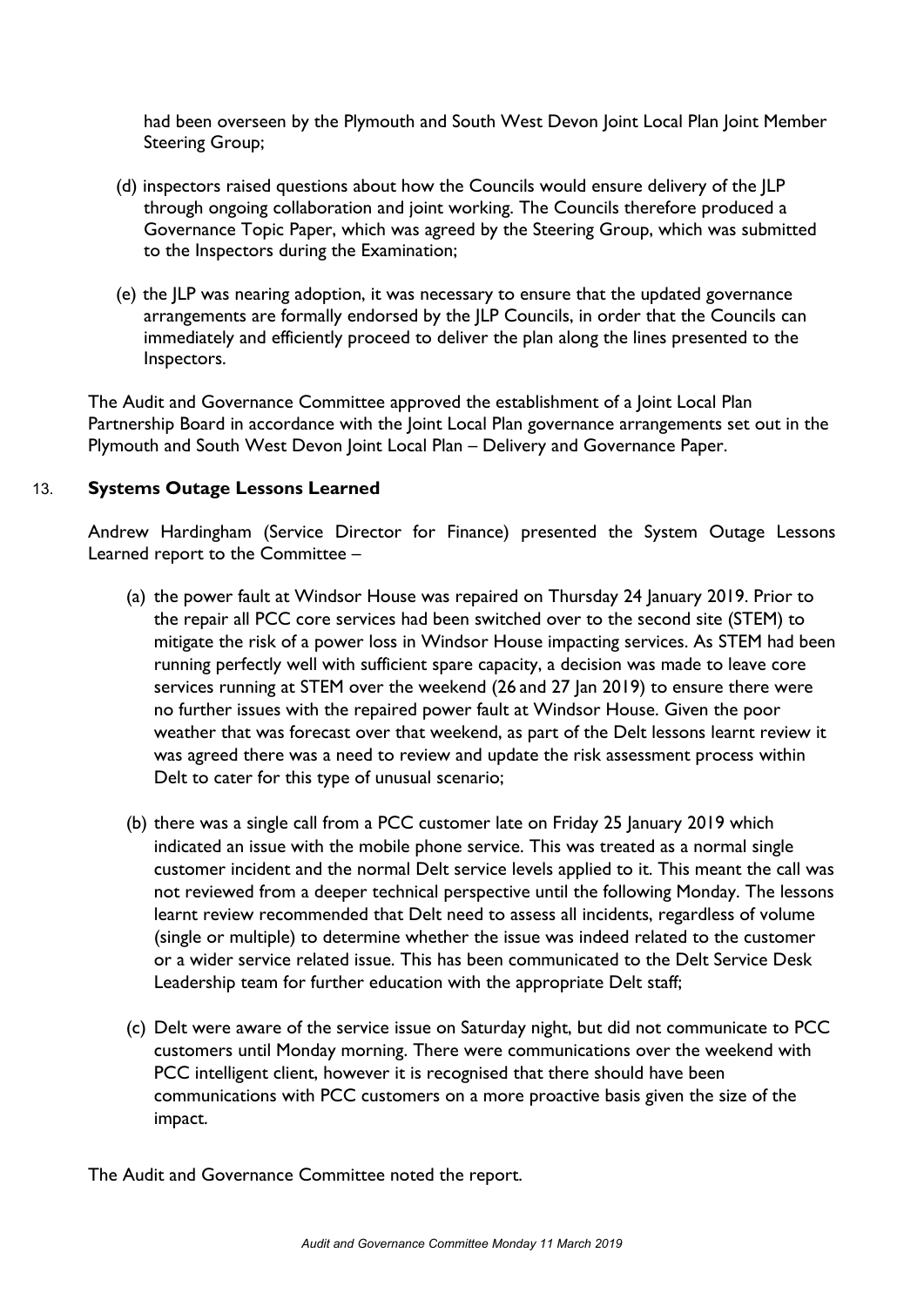# 14. **Award of Contracts**

Linda Torney (Assistant Head of Legal Services) presented the Award of Contacts report to the Committee -

- (a) members discussed whether to adopt a general policy about dealing with announcements about the award of tenders as practice had varied in the past;
- (b) the Audit and Governance Committee were advised that there was still more work to be done and a report would come back to a future meeting.

The Audit and Governance Committee noted the report.

#### 15. **Polling District and polling station review - recommendations**

Glenda Favor-Ankersen (Head of Legal Services) presented the Polling District and polling station review – recommendations report to the Committee -

- (a) the report presented the final recommendations for the Polling Districts, Polling Places and Polling Stations Review for 2019/2020;
- (b) local authorities must comply with legislation about the location and accessibility of polling districts and polling places;
- (c) the mandatory review process was set out in the Representation of the People Act 1983, and includes a public consultation;
- (d) Plymouth City Council are required to review every five years, and this review must be completed by 31 January 2020;
- (e) in compliance with the legislation, the current review of polling places and polling districts began in October 2018, and an initial recommendations report was published for consultation on Monday 5 November 2018;
- (f) the consultation phase ended on Friday 14 December 2018, and included views from local residents and stakeholders in the city, including any issues with access to premises or facilities for people with disabilities;
- (g) the review also took into account the impact of the next four years' worth of planned residential developments on existing electoral arrangements;
- (h) it was the Returning Officer's role to select the polling stations;